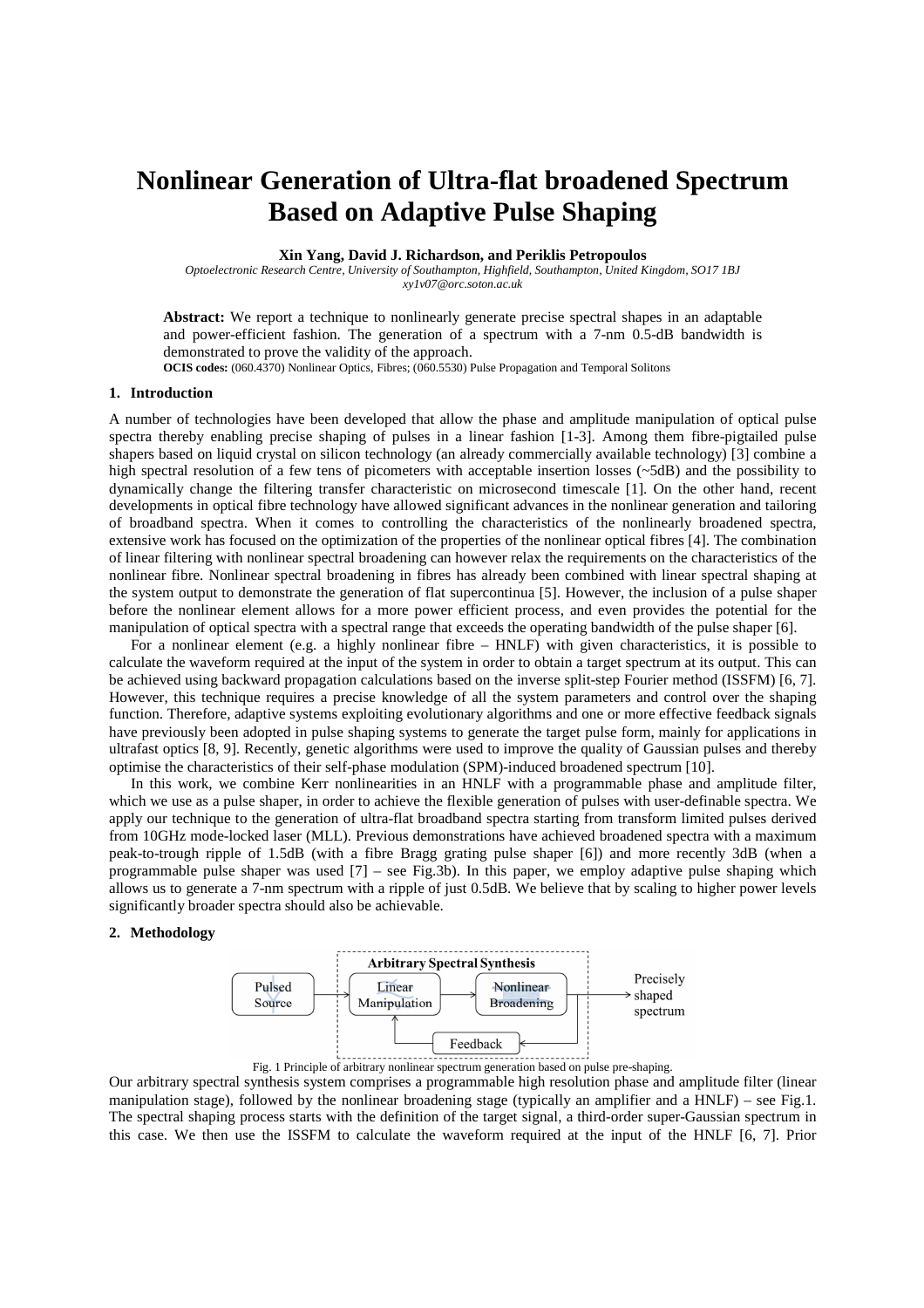knowledge of the pulse characteristics generated by the source allows us to calculate the transfer function which needs to be fed to the programmable filter. This process assumes that (a) the exact characteristics of both the original pulses (in both phase and intensity) and the HNLF are known, (b) the amplifier prior to the HNLF is strictly linear and (c) the phase and amplitude characteristics of the filter are accurately calibrated.

In order to overcome the limitations imposed by these assumptions, we employ adaptive pulse shaping which monitors the spectrum *Smeas* at the output of the system and adjusts the phase profile of the programmable filter with the aim of minimising the misfit function *MF* between *Smeas* and the target spectrum *Starget*:

$$
MF^{2} = \int \left( S_{\text{meas}} - S_{\text{target}} \right)^{2} d\omega / \int S_{\text{meas}}^{2} d\omega.
$$
 (1)

We have chosen to act only on the phase profile of the transfer function, since the amplitude spectrum of the shaped signal can be accurately monitored with a spectrum analyser. A spectral phase perturbation represented by a weighted summation of first kind Chebyshev polynomials of 20<sup>th</sup> order is added to the phase profile obtained from theoretical calculations. The use of Chebyshev polynomials has an advantage that when the weights are the same for all the terms, their contribution to the entire summation is comparable. The 21 weights constitute a candidate in the search space of a two-membered evolution strategy (ES) algorithm [11]. This algorithm allows the search procedure to be performed in an area around the starting candidate in the search space. As we believed that the optimum phase profile is close to the calculated phase profile from the ISSFM, this algorithm is well suited for our application (Note that other algorithms exist which allow optimisation over a broader search space if needed).

The initial parent candidate for the ES algorithm is an array of zero weights. This enables the algorithm to evaluate the calculated phase profile from ISSFM at the beginning of the process. For the next iteration, an offspring candidate is generated by adding an array of weights which is Gaussian distributed over the parent candidate. As a result, the search area is in the vicinity of the theoretical phase profile. The algorithm is terminated when the value of *MF* is below a pre-determined threshold, which indicates an acceptable agreement between the target and generated spectra.

## **3. Experimental Results**



Fig. 2 Experimental setup and characteristics of the shaped pulses. (a) Experimental setup. (b) Temporal profile and (c) spectrum of the shaped pulses. The red traces represent the target signals for optimum flatness derived from ISSFM calculations and the blue traces represent the experimentally optimised signals. PC: Polarisation Controller; EDFA: Erbium Doped Fibre Amplifier; OSA: Optical Spectrum Analyser.

Our experimental setup is shown in Fig. 2a. The MLL emitted 10GHz, 2ps Gaussian pulses at 1550nm. The pulses were fed to the programmable phase and amplitude filter (Finisar Waveshaper – W/S), which has a dynamic range of 35dB and insertion loss of 5dB. The polarisation dependent loss of the W/S is 0.2dB and its individual spectral features can be programmed at 1-GHz steps, much finer than the spectral line spacing of the 10GHz source itself. The shaped pulses at the output of the W/S were amplified to 28dBm and launched to a 1-km long HNLF with a nonlinearity coefficient of 18/W/km, loss of 2.13dB/km and a dispersion of -1.7ps/nm/km at 1550nm with a dispersion slope of 0.0023ps/nm<sup>2</sup>/km. The output of the HNLF was monitored by an OSA and was fed to the ES algorithm which in turn controlled the W/S phase profile. Since our goal was to improve the flatness at the top of the generated spectra, evaluation of the *MF* function was restricted to include contributions only from wavelengths lying within the -5% bandwidth of the target ideal super-Gaussian spectrum ( $S<sub>target</sub>$ ).

The red trace in Fig.2b shows the target intensity profile as calculated from the ISSFM and exhibits a pulse width of ~13ps. In order to demonstrate the effect of our technique, we first present in Fig.3a the experimentally generated spectrum of (unshaped) Gaussian pulses of the same pulse width, as obtained at the output of the HNLF. The spectrum exhibits the familiar multitude of spectral peaks, typical of SPM in a normal dispersion fibre. Fig. 3b